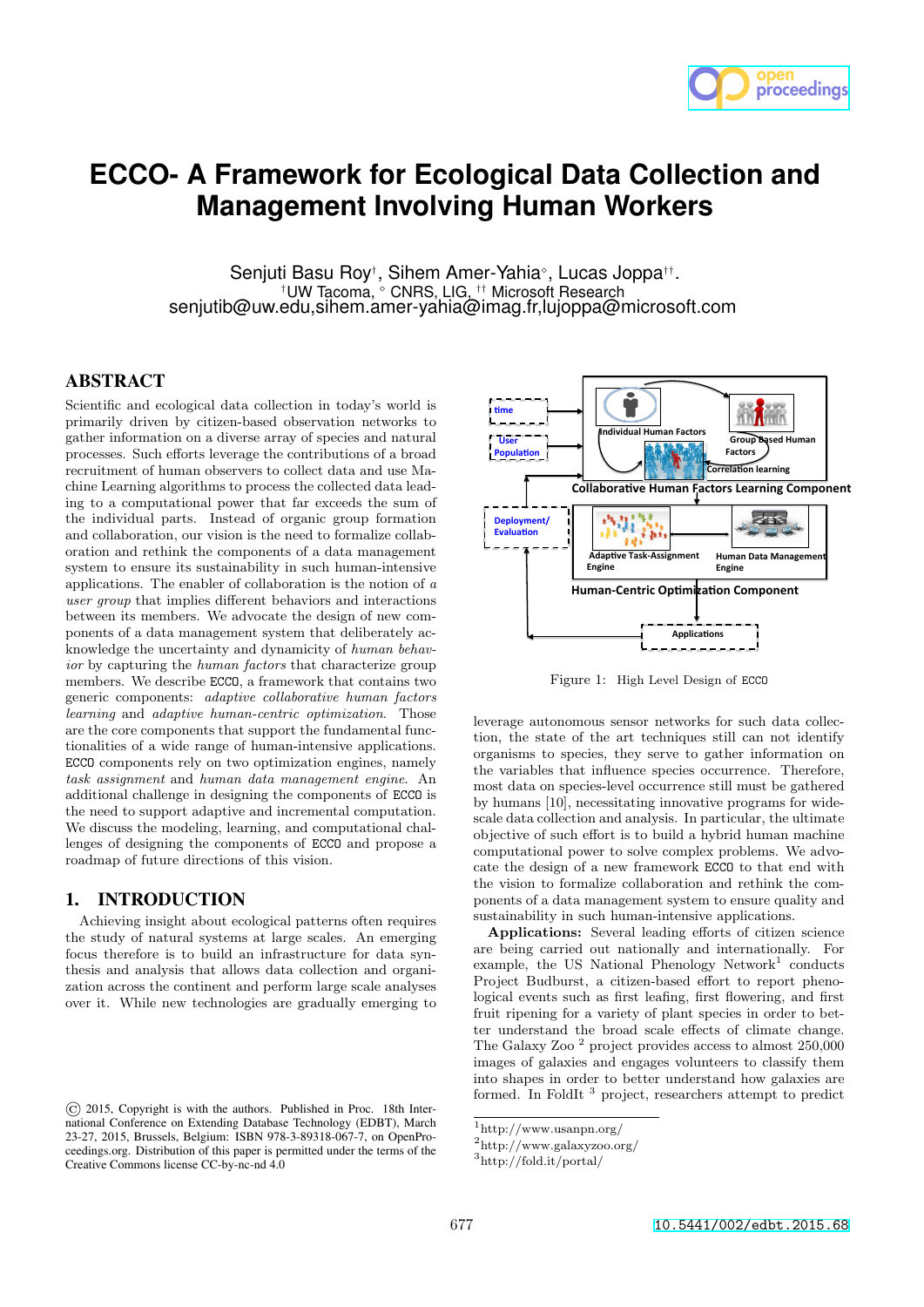the structure of a protein by taking advantage of puzzle solving abilities of the human. Another popular example is the e-Bird project [11, 4], which engages a vast network of human observers (citizen-scientists) to report bird observations using standardized protocols.

Objective: The ultimate objective of such efforts is to employ a hybrid human and mechanical computation power to solve complex problems through active learning and feedback. The contributed large scale data is processed with Machine Learning algorithms for correlating species distributions with environmental covariates to identify the unlabeled points that when labeled would most rapidly decrease uncertainty in the model being deployed, or contain the highest amount of surprise versus expectation, or most likely result in a different model being proposed. To seamlessly enable such capabilities to the domain scientists, therefore, the challenge is to develop the appropriate data management and optimization framework that will allow effective group formation and large scale analyses on the collected data.

Current Practices and Shortcomings: Current citizen science practices primarily rely on passive form of crowdsourcing, i.e., forming human networks in a rather organic way. Naturally, this form of passive crowdsourcing leads to high latency, inaccuracy, with the potential of substantial noise in the overall outcome. We, on the other hand, propose ECCO to enable active crowdsourcing for such scientific data collection, where group formation is optimization guided and the framework constantly learns about the workers from the tasks they undertake and reuse this learning. We provide one such specific scenario next in the context of ecological data collection.

Example 1. Scientific Data Collection and Analyses - A Citizen Science application: Typical citizen science efforts take place in groups to reduce errors in observation, or even keep the citizen scientists vested and motivated in the task. Imagine a citizen scientist application needs to be designed to collect data that enables building accurate predictive models by correlating environmental covariates (e.g., elevation, soil type, and average precipitation) with the presence of a species. To formulate the predictive model, the following tasks are to be performed:

- Confirmed Absence of Species (subtask-1): Another group (sub-group 1) needs to be formed to confirm the absence of a species. This step is considered difficult and expert workers are required to be involved to carry out this step successfully.
- Confirmed Presence of Species (subtask-2): A third worker group (sub-group 2) is to be created to confirm the presence of a species.
- Co-variate Validation (subtask-3): A fourth group of workers (sub-group 3) is created to validate the model covariates (e.g., is the elevation really 100 m at this location like the current covariate dataset indicates?).
- Model Validation (subtask-4): A final group of workers (sub-group  $\lambda$ ) is tasked to validate the model itself (e.g., the system recommends a particular location for sampling a species presence/absence and the group of workers are dedicated to validate that).
- This iterative process terminates when the resultant data has surpassed a certain benchmark in quality (for

example, the built statistical model needs to reach 90% accuracy and 85% precision). The objective is to achieve the quality as quickly as possible, by spending the smallest cost.

#### Group Interactions:

- Intra-group: Workers in the same sub-group need to interact with each other to ensure that the collected observations are correct and consistent.
- Inter-group: The users in sub-groups 1 and 2 are required to interact with each other to confirm the absence and presence of the species.

Workers' Skills: Volunteers are likely to have multiple skills, e.g., skills in ecological assessment, field training, etc.

We attempt to abstract the processes that are likely to take place in such active crowdsourcing application and formalize them and propose ECCO to achieve the desired outcome. We identify the following core aspects to support such ecological applications.

- Complex Tasks: A citizen science application such as the one above is an example of a complex task that is composed of sub-tasks. For example, each of the data collection step described above is a sub-task and the overall task is a composition of these steps in an appropriate sequence. The current practice is to identify these sub-tasks manually [6, 12]. Interestingly, while the overall goal of a complex task may be to surpass the quality benchmarks as quickly as possible, as stated in the example, each sub-task may have different goal(s). The overall execution flow is presented in Figure 2.
- Groups: Central to such collaborative human-intensive application is the notion of "group" which may further be decomposed into sub-groups, where a set of workers collaborate with each other to complete tasks. Example 1 requires 4 such sub-groups.
- Human Factors: A variety of individual and group based human characteristics are to be understood [8, 9]. For example, skill of the workers to identify experts, their incentives, motivation, or ability to collaborate with each other. Some relevant skills pertinent to the running example may be ecological assessment skill, field training, and so on.
- Primary Functionalities: (a) given a complex task and a worker pool, form group of sub-groups to assign to the sub-tasks; depending on the nature of the applications, a sub-group may undertake one or more subtasks, collaborate or compete with other sub-groups. (b) learn skills and other human factors of the workers that are either individual or group based.
- Scale: We envision the necessity for a generic system that can handle a wide variety of such applications. In such a system, hundreds and thousands of citizen science workers and tasks needs to be processed and assigned. Scalable solution design becomes the first class citizen in such settings.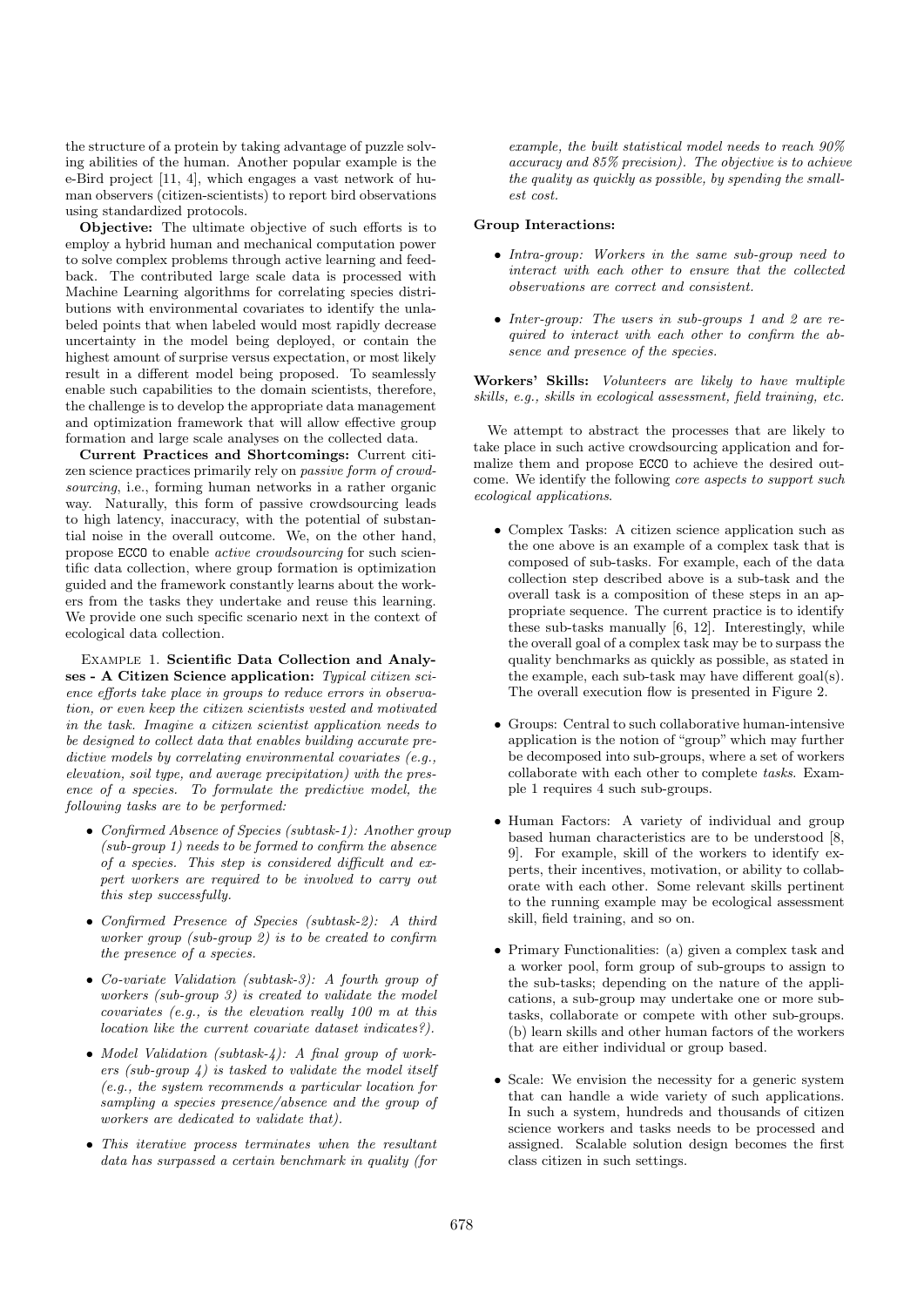Desirable characteristics of ECCO: Several key aspects are to be appropriately unfolded: (1) uncertainty in human characteristics, namely human factors [8, 9] are to be understood. More importantly, we need to identify both individual human factors and those that impact group dynamism; For example, individual human factors, such as a user skill may impact how much leadership she has in a group; (2) designing declarative primitives which allow domain experts to easily accomplish the required functionalities; (3) designing relevant mathematical models to capture the appropriate optimization objectives; (4) designing appropriate algorithms and data management techniques for effective task assignment and human factors learning. (5) finally, developing actual systems or platforms that can integrate the components of ECCO.

Proposed components: ECCO consists of two primary components which are both required to be adaptive.

- Collaborative Human Factors Learning Component: This component first formalizes human factors - some of these characterize individuals, such as, their respective skills in different domains, their incentives (e.g., wage), motivation, as well as describe group characteristics, affinity between the workers, trust, leadership, or even application characteristics, such as, critical mass (a socio-psychological concept that describes how large a group can be for effective collaboration) [5]; These factors are then leveraged within this component to accomplish different learning, as described in Section 2. This module also exploits a "feedback" loop to enrich its learning by ingesting data coming from the deployment platform. This very aspect of users evaluating other users is a clear departure of ECCO from any existing system.
- Human-Centric Optimization Component: This component consists of two different optimization engines and heavily interacts with the human factors learning module to appropriately incorporate human factors in the design. (a) Adaptive Task-Assignment Engine is in charge of building a set of homophilous, diverse, or complementary groups by enabling different interaction patterns among group members and accounting for appropriate human factors to optimize certain outcomes of a given task. Furthermore, as stated in the running example, different groups may have different interaction pattern with each other. (b) Human Data Management Engine, on the other hand, manages the data learned from human factors learning component, as well as the data generated by the task assignment engine. The overall objective of this engine is to store, index, and effectively retrieve the collected data over the time. (c) Last, but not least, we wish to support adaptivity and incremental computation in both those engines, as human factors change over time. Figure 1 describes a high level architecture and interactivity among the different components inside ECCO.

Team formation [1] in online social networks has been the subject of some recent works which bears resemblance to the task-assignment problem. What differentiates us, is the time-variance property and significant interoperability between different components, by deliberately acknowledging a wide variety of human factors. Obviously, no attempt has

been made to incorporate human factors learning for collaborative applications, or to effectively manage data generated by human workers.

Sections 2 and 3 contain further details. Our goal is to ensure scalability, as well as allow incremental and adaptive learning and computation. In addition to benefiting ecological and environmental science, we envision that ECCO will transpire many data management, index design, algorithmic, machine learning, and social science research problems and foster synergy across these disciplines.

## 2. ECCO

Individual users and applications which consist of tasks are integral part of ECCO. ECCO works in conjunction with an evaluation environment where tasks get evaluated by a human machine computation model. ECCO's components are:

#### 2.1 Collaborative Human Factors Learning

Different collaborative applications rely on capturing and including individual human factors such as skill, motivation, acceptance ratio (describing how likely an individual will contribute) [9], or expected wage. Similarly, group human factors, such as, affinity, leadership, influence, group size (referred to as critical mass [5]) are also to be factored in. Moreover, while new users may join, existing ones may leave. Interestingly, human factors are dynamic - i.e, they change over time, and depend on the context. Human factors are also correlated (e.g., a highly skilled individual may be more influential, or higher rewards lead to higher acceptance ratio), and sometimes probabilistic (e.g., acceptance ratio).

While prior work [9] has acknowledged human factors, no further attempt has been made to learn and incorporate them in human-intensive applications in a principled manner. On the contrary, the collaborative human factors learning component is considered as one of the most fundamental contributions of ECCO, designed with the overall objective to learn the collaborative human factors [8, 9] adaptively. It proposes a set of declarative primitives to learn the (1) individual human factors, (2) group based human factors, (3) correlation among different human-factors, (4) most importantly adaptive and incremental learning of these factors, considering the achieved quality of the group based tasks. Recall the feedback loop in Figure 1 that comes from external evaluation to this component. For our citizen science example, the evaluation is performed with a hybrid human and machine intelligence. In particular, the evaluation of the completed tasks could be precision, recall, accuracy, sensitivity, etc. The corresponding vector in evalmatrix may look like,  $precision = 0.8, recall = 0.6, accuracy =$ 0.5, specificity = 0.5. Function relearn is designed to relearn how to obtain the skills of the workers (ecological assessment knowledge, field training, etc) from these evaluation values. Some example primitives are provided in Table 1.

### 2.2 Human-Centric Optimization

This component consists of two optimization engines. Adaptive Task-Assignment Engine: Inputs to this engine are the user population and the tasks (or a set of subtasks), and the output are the groups that are best suited to undertake the tasks. Primitive Form-Grp $(t, \mathcal{U})$  is designed for this purpose, which is further explained in Table 1. No-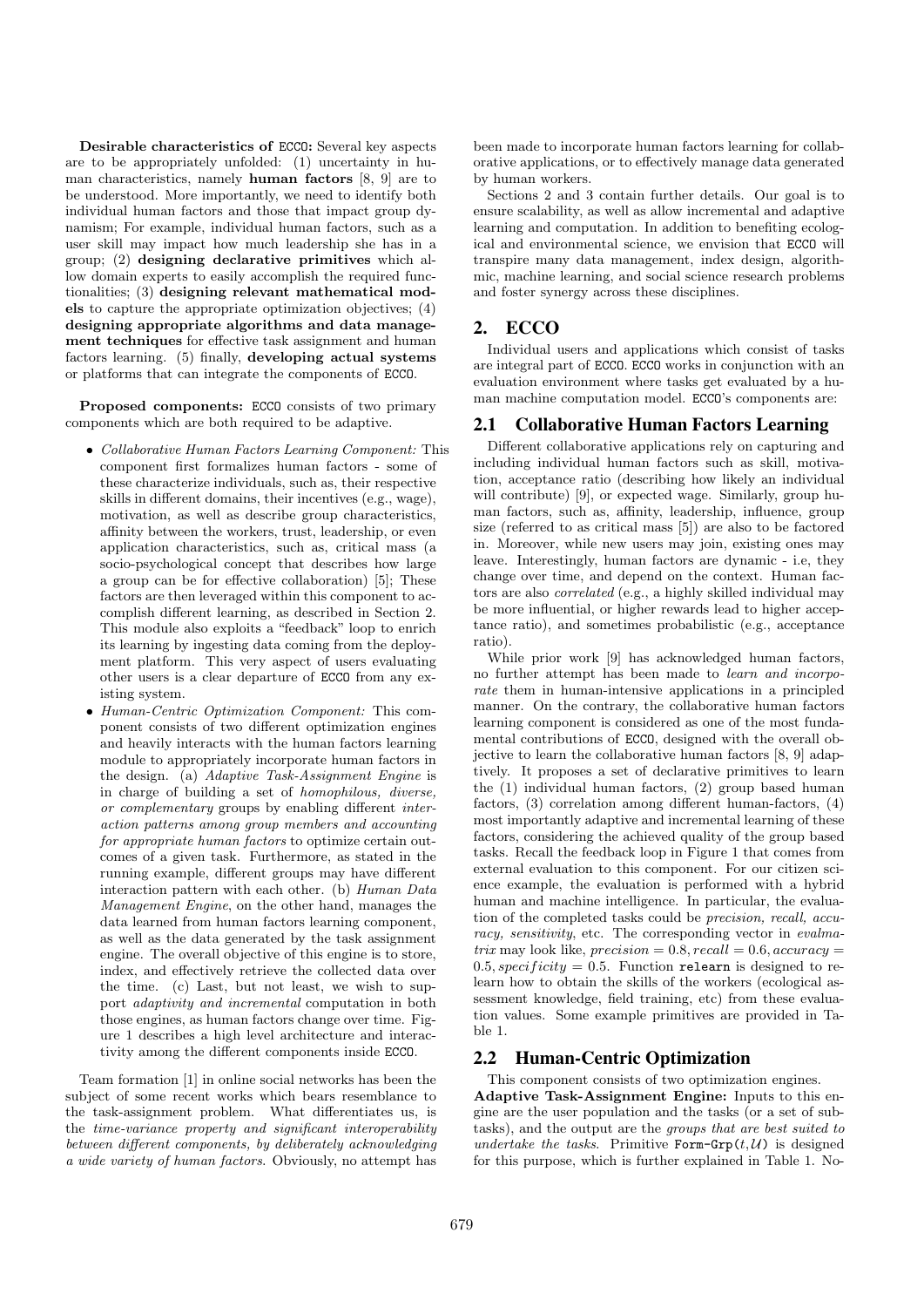| Primitive                          | Description                                                                                     |
|------------------------------------|-------------------------------------------------------------------------------------------------|
| $human-factor-ind(u)$              | output the individual human factors of user $u$ .                                               |
| $human-factor-grp(g)$              | output the group based human factors of $q$ .                                                   |
| cor-human-factor( $\{X\}, k$ )     | output the correlation among the human factors in set $\{X\}$ .                                 |
| relearn( $\{X\}'$ , T, evalmatrix) | relearn the human factors in the set ${X'}$ , considering T tasks and the <i>evalmatrix</i> .   |
| Form-Grp $(t, \mathcal{U})$        | output the assignment of a set of workers from the available worker pool $U$ to task t.         |
| Form-group(L, clique, $th$ , $U$ ) | output a clique of $L$ workers whose aggregated all-pair affinity is $\overline{t}h$ or beyond. |
| add-worker(u), delete-worker(u)    | adds and deletes worker $u$ to/from the available tasks.                                        |
| find-worker(human-factor)          | find worker with a given human factor.                                                          |
| $find-top-wordker(s)$              | Find highest skilled worker for skill s.                                                        |
| find-top-worker(s,k,time-period)   | Find $k$ highest skilled worker for skill $s$ for a given time period.                          |
| add-eval $(q,t^1)$                 | add evaluation score of subtask-1 of task $t$ completed by group $q$ .                          |

Table 1: Example Primitives Descriptions Supported by ECCO.

tice that, the group formation problem for us, is optimization mediated, instead of organic. Needless to say that each user is described by a set of human factors that are learned from the collaborative human factors learning component. The criteria of the best outcome (i.e., optimization objectives) is domain-specific to say the least, and to be left for the domain experts to decide. We, however, provide the mechanism to incorporate these criteria into a set of well formulated optimization models.

As a simple example, given a sub-task, such as finding the workers group that can collect initial data to build the statistical model (subtask-1), the group should be formed such that the users *collectively* have the expertise to collect both positive and negative labels for the statistical model, their wages do not surpass the cost budget of the task, and group should be designed such that it brings forth the maximum collaborative synergy. On the contrary, given a complex task with a set of sub-tasks (such as one described in the running example) and described in Figure 2, we need to form a group of groups, where workers inside the same sub-group must be highly collaborative, and workers across some sub-groups need to interact with each other as well (for example, sub-group-1 and sub-group-2 in the running example). This engine is responsible to analyze the desiderata of task-assignment and form groups to enable the desirable outcome.

Naturally, even the simplest settings for such problems give rise to complex mathematical formulations having multipleobjectives to optimize. Then, the interaction pattern gives rise to constructing graphs involving the workers, where the topology of the graph should conform a specific interaction pattern, as described by the domain experts. For the example task stated in the running example, each group interaction translates to forming a clique to execute a sub-task and the interaction between the sub-groups give rise to forming a connected topology among the cliques with highest affinity, as described by Figure 2.

Finally, how big a subgroup should be is application-specific many times. We envision that ECCO would support a variety of such applications, where the group formation is premeditated and guided by a well-defined optimization objective.

Human Data Management Engine: The human factors learning component constantly generates data involving individual human workers and group of workers over the time that the task assignment engine needs to tap into to enable effective assignment of worker groups to the sub-



Figure 2: A Complex Task with Sub-tasks Using Example 1.

tasks. Not only that, the evaluation component generates the evaluation of the completed tasks. Interestingly, this data is temporal [3] and is associated with time stamps. Human Data Management engine provides effective management over this dataset to enable effective storage and retrieval over the time. We explain some of such functionalities next.

This engine will be enabled with the traditional database primitives, such as, add, delete, or find a user with a given human factor value, as explained in Table 1. Additionally, the domain experts or the data analysts may be interested to perform simple statistical analyses on this collected data, for example, finding the highest skill worker for a given skill s, or finding the top-k highest skilled workers, and so on. The corresponding primitives are described in Table 1. In an earlier work, we have proposed an effective indexing technique to cluster the workers based on skills and wages [9].

Recall Example 1 and notice that the complex tasks consists of a set of sub-tasks. We propose primitives to add evaluation score of a completed task (e.g., sub-task-1 in Example 1), completed by a group. Similarly, for efficient task assignment, ECCO will leverage this engine to quickly find a group of workers who are most skilled to undertake a given task (e.g., finding the best set of workers for each of the sub-tasks in Example 1). In an recent work, we propose the notion of virtual worker, an effective indexing technique to cluster the workers based on skills and wages for effective worker to task assignment [9]. Additionally, our proposed human data management engine is empowered to retrieve worker groups that will optimize a particular interaction pattern. For example, we will design primitives to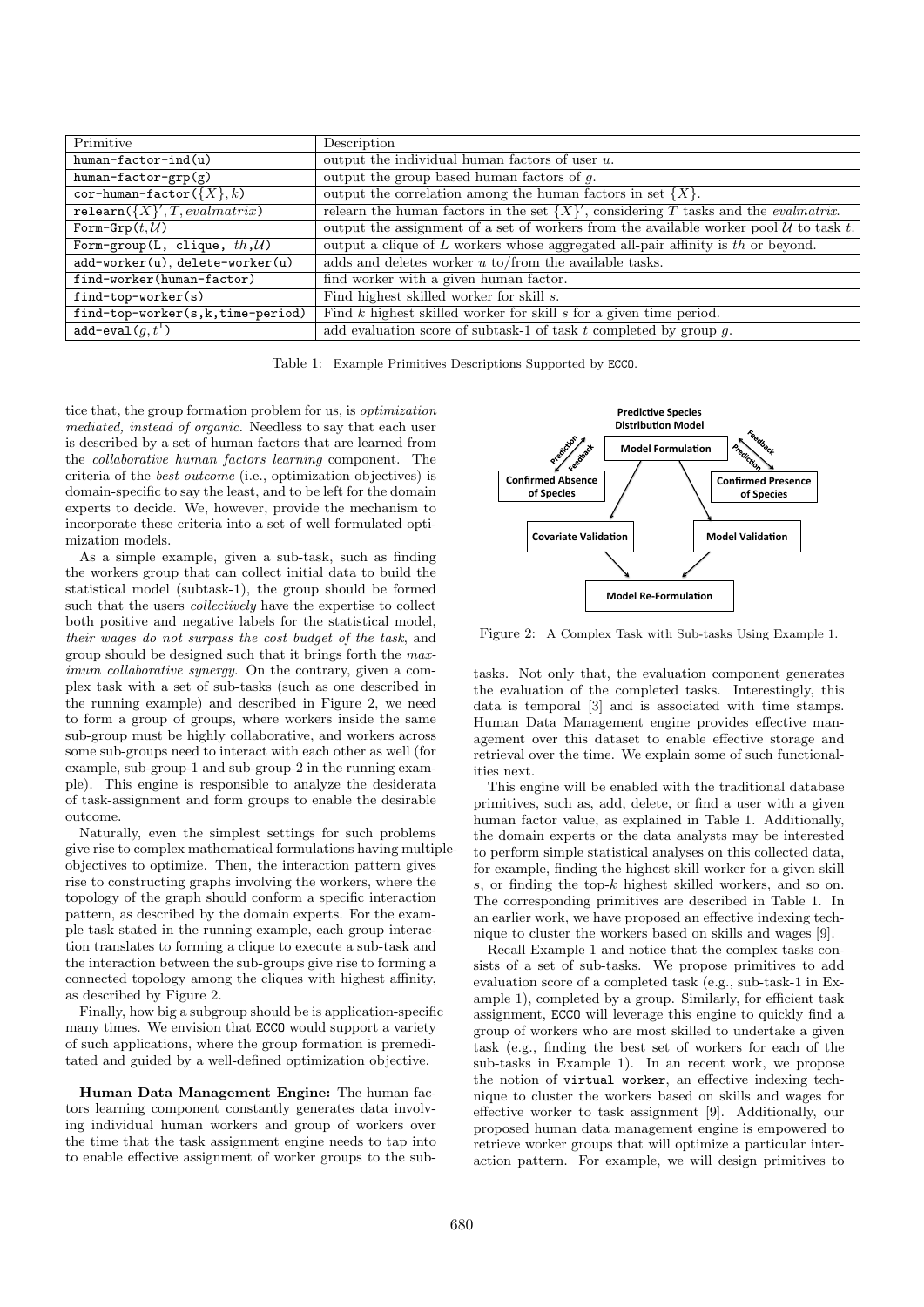retrieve a clique of L workers with affinity more than some threshold th. We refer back to the Table 1 again for the exact definition of the primitives.

#### 3. CHALLENGES & DIRECTIONS

We describe some of the major challenges in realizing ECCO and our proposed directions.

(a) Identifying Relevant Factors: One significant challenge is to identify a wide variety of human factors and other necessary semantics that are needed in such applications. We consider a platform with a set of  $n$  workers,  $\mathcal{U} = \{u_1, u_2, \dots, u_n\}^4$  and l tasks,  $\mathcal{T} = \{t_1, t_2, \dots, t_l\}$ . A task may be indivisible or may be decomposed to a set of sub-tasks. A task requires multiple skills over  $m$  different domains,  $S = \{s_1, s_2, \ldots, s_m\}.$ 

(1) Human Factors: Our initial effort has identified the following factors that potentially have a dramatic impact on the ecosystem. (a) Skills: The skill of a worker u is expressed as a vector  $s_u^1, s_u^2, \ldots, s_u^m$  over S, where each skill is quantified in a continuous scale between  $[0, 1]$ , where a value of 0 reflects no expertise for that skill. (b)  $Wage/Cost$ : For many collaborative tasks, explicit monetary remuneration may need to be offered to the workers.  $w_u$  represents the amount of money a worker  $u$  is willing to accept to complete a task. (c) Acceptance Ratio: Acceptance ratio  $p_u \in [0, 1]$ of a worker  $u$  is the probability at which  $u$  accepts a task. (d) Worker affinity: A key to successful collaboration is the affinity among the individuals. At the atomic level, affinity is defined between a pair of workers  $u, u'$ , i.e.,  $Aff(u, u')$ denotes how well these pair of workers work with each other. (2) Task Quality Metrics: A task  $t$  may consist of a set  $\mathcal{Q} = \{Q_1, Q_2, \ldots, Q_r\}$  of quality metrics (as described in the running example, such as precision, recall, etc). We envision that the relevant metrics to estimate the task quality would be domain specific and the value of a quality metric may be an additive, multiplicative, or a more complex function of individual worker's skills or other human factors.

(3) Constraints in Collaborative Tasks : A task  $t$  may have a budget (cost) threshold of  $C_t$ . To be considered successful, it may also have a set of quality metrics threshold  $Q_t^i$  $(i \in \{1 \dots r\})$  with the total expenses less than  $C_t$ . Global constraints should also be considered. For example, each workers should neither be under nor be over-utilized, by assigning a lower  $(X_l)$  and an upper  $(X_h)$  limit on the number of tasks she can be assigned to.

(b) Modeling: Appropriate incorporation of the human factors is one of the foundational steps in the successful development of the Collaborative Human Factors Learning Component. Similarly, the Human-Centric Optimization Component have to formalize complex optimization problems with multiple objectives and constraints. In our initial direction, we realize that it is only realistic to collaborate with the domain experts to understand and appropriately incorporate the application specific human factors. As an example, for the species data collection task described in the running example, human factors could be ecological assessment ability, field training, workers' affinity with each other, explicit monetary incentives, etc. After that, a math-

ematical model is to be formalized that incorporates those factors appropriately, where it would maximize some of the factors, and use the rest as constraints. A simple mathematical model may intend to form a group  $G$  which maximizes the aggregated expertise  $\Sigma u_{d_i}$  of the users as well as their collaboration affinity  $\Sigma Aff(u_i, u_j)$ , while keeping the total cost under a certain threshold  $\Sigma w_u \leq C$ , such as:

Maximize  $\Sigma_{\forall u_i, u_j \in \mathcal{G}} \text{Aff}(u_i, u_j) +$ 

$$
\Sigma_{\forall_{u_i \in \mathcal{G}}} u_{d_i}, \Sigma_{\forall_{u \in \mathcal{G}}} w_u \leq C
$$

On the contrary, if the task-assignment optimization is performed globally, we also need to add the load balancing constraints. However, the question remains, how to acknowledge in the modeling that not all users will perform according to their expertise, or a group may have to be partitioned into sub-groups if it violates the critical mass constraint. Similarly, task creation engine is also designed to optimize outcomes (such as minimizing latency), while satisfying the constraints provided by the domain experts.

(c) Learning: The collaborative human factor learning component hinges on automated learning techniques to uncover the correlation among the human factors. Several interesting and challenging problems surface that involve designing learning algorithms. For example, what makes individuals or a group remain motivated, or how to learn worker skills for collaborative tasks? Such problems are likely to give rise to novel supervised or unsupervised machine learning solutions.

Let us consider a simple illustration of the function relearn( $\{X\}'$ , T, evalmatrix) in Section 2.1, where we are given a matrix *evalmatrix* that provides how each task  $t_i$ is evaluated based on various task quality metrics. Learning worker skills could be posed as a matrix tri-factorization problem, where *evalmatrix* is factorized as, - i.e. *evalmatrix*  $\approx$  $FX'G^T$  where the approximation accuracy is measured based on the norm  $||evalmatrix - FX'G^T||$ . Matrix  $\overline{F}$  is a Boolean matrix and has the assignment of workers to groups in different tasks.  $X'$  denotes the worker to human factor matrix. The final matrix G measures the impact of human factors to task quality metrics, specifying that metric  $G_i$  as a linear combination of human factors. This tri-factorization [7] is heavily constrained using non-negativity, sparsity, row/column stochasticity, or other marginal constraints.

(d) Adaptivity and Incrementality: Adapativity is essential for the survival of ECCO from several perspectives - with changing time and context, individual and group human factors, as well as their correlation will vary. This not only requires the two of the first three challenges (i.e., modeling and learning) to be time-aware, but also to be adaptive in nature. For the Human Factors Learning component, this means that ECCO should be able to adaptively learn the human factors, as they perform more actions in the system. For the task assignment engine, it would mean that the system would be able to incrementally form groups as more users join or existing ones leave the platform. To enable adaptive and incremental computation the human data management engine needs to be sensitive to the footprints of a workers' activity in a temporal fashion. Understandably, incremental computation may introduce approximations in the results. In a recent work of ours, we have proposed how to perform adaptive task assignment by marginally solving the problem

<sup>4</sup>Although new workers could join and existing ones could leave any time.